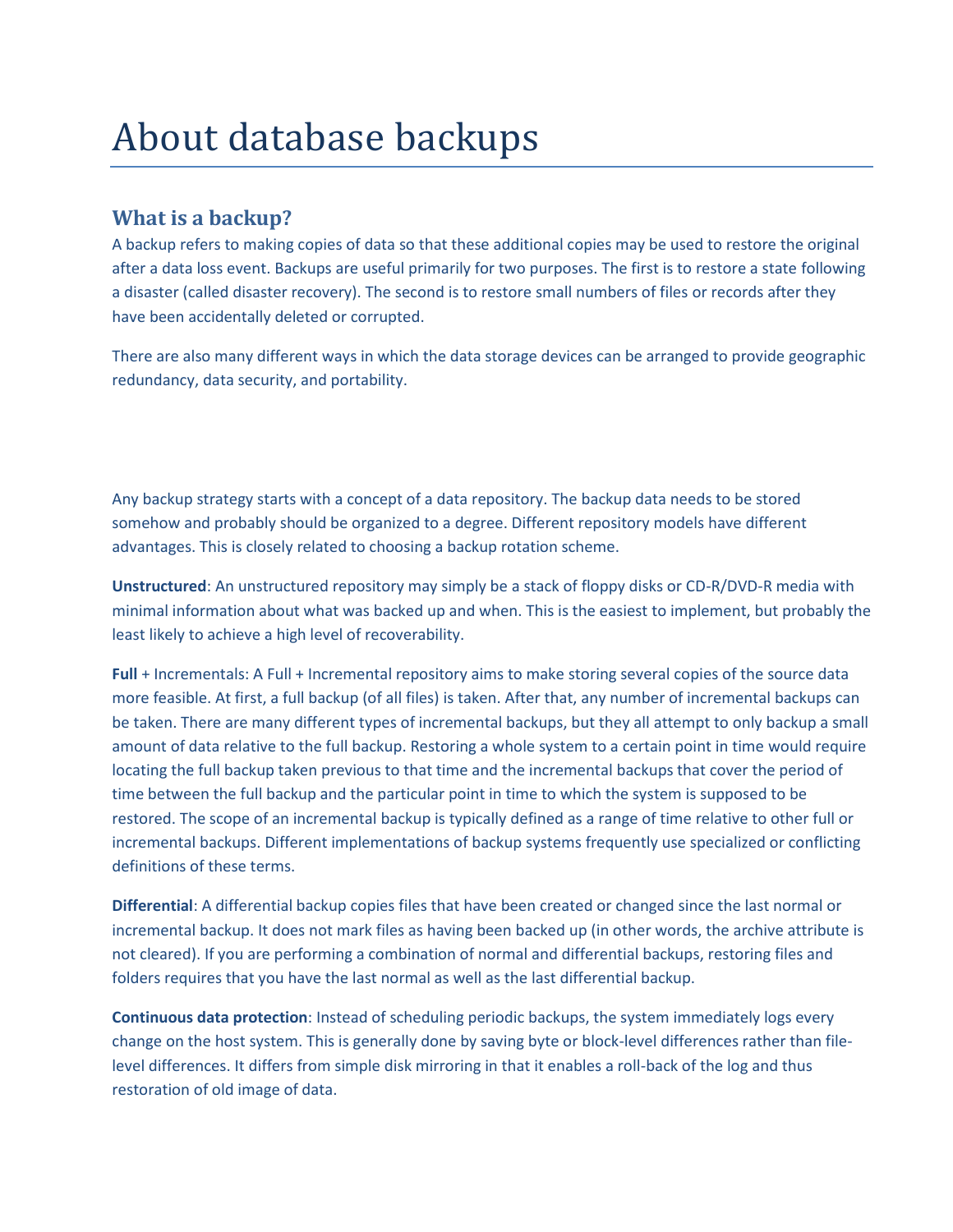# **Dual Server Configuration**

In the Dual Server Configuration there are two separate servers used, the application server and the database server. The MizuTech VoIP Service is running on the application server and usually a Microsoft SQL Server 2008 Express database is installed on the database server. The direction of the backup is from the database server to the application server, into a shared folder, so that if the database server experiences problems the other server can provide the latest backup.

In an ideal case, backup is of three kinds: an hourly differential backup and a daily full backup about the voipserver database, and a monthly full backup about all databases.

# **MSSQL Server and MSSQL Studio**

Microsoft SQL Server is a relational model database server produced by Microsoft. Its primary query languages are T-SQL and ANSI SQL. You can work directly with the database using the client IDE tools, and several complementary systems that are packaged with SQL Server. These include: an ETL tool (SQL Server Integration Services or SSIS), a Reporting Server, an OLAP and data mining server (Analysis Services), and several messaging technologies, specifically Service Broker and Notification Services.

**SQL Server Management Studio** is a GUI tool included with SQL Server for configuring, managing, and administering all components within Microsoft SQL Server. The tool includes both script editors and graphical tools that work with objects and features of the server.

A central feature of SQL Server Management Studio is the Object Explorer, which allows the user to browse, select, and act upon any of the objects within the server. It can be used to visually observe and analyze query plans and optimize the database performance, among others. SQL Server Management Studio can also be used to create a new database, alter any existing database schema by adding or modifying tables and indexes, or analyze performance. It includes the query windows which provide a GUI based interface to write and execute queries.

SQL Server Management Studio can be downloaded for free from the Microsoft Website: [http://www.microsoft.com/downloads/details.aspx?FamilyID=08E52AC2-1D62-45F6-9A4A-](http://www.microsoft.com/downloads/details.aspx?FamilyID=08E52AC2-1D62-45F6-9A4A-4B76A8564A2B&displaylang=en)[4B76A8564A2B&displaylang=en](http://www.microsoft.com/downloads/details.aspx?FamilyID=08E52AC2-1D62-45F6-9A4A-4B76A8564A2B&displaylang=en)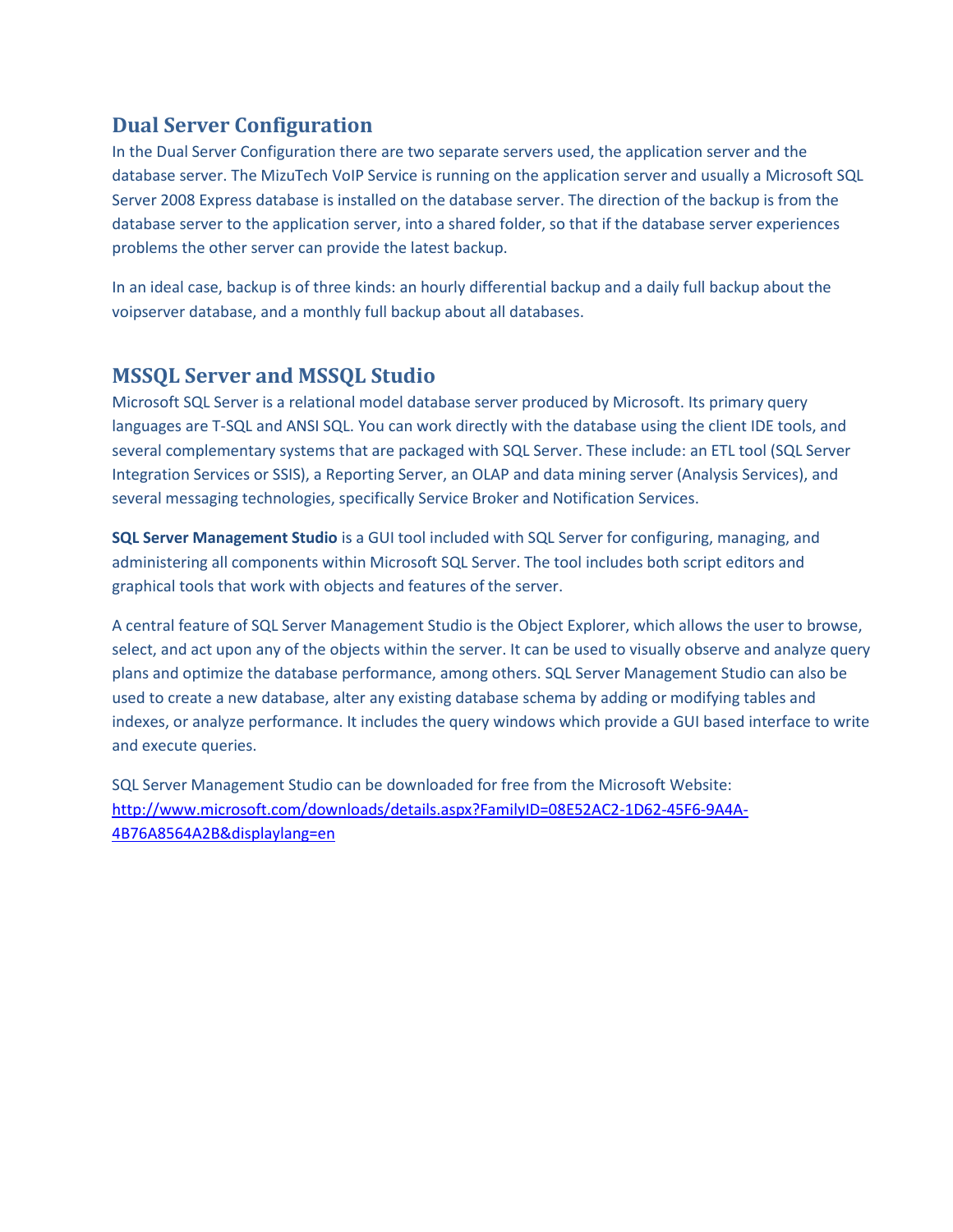### **How to make a manual backup**

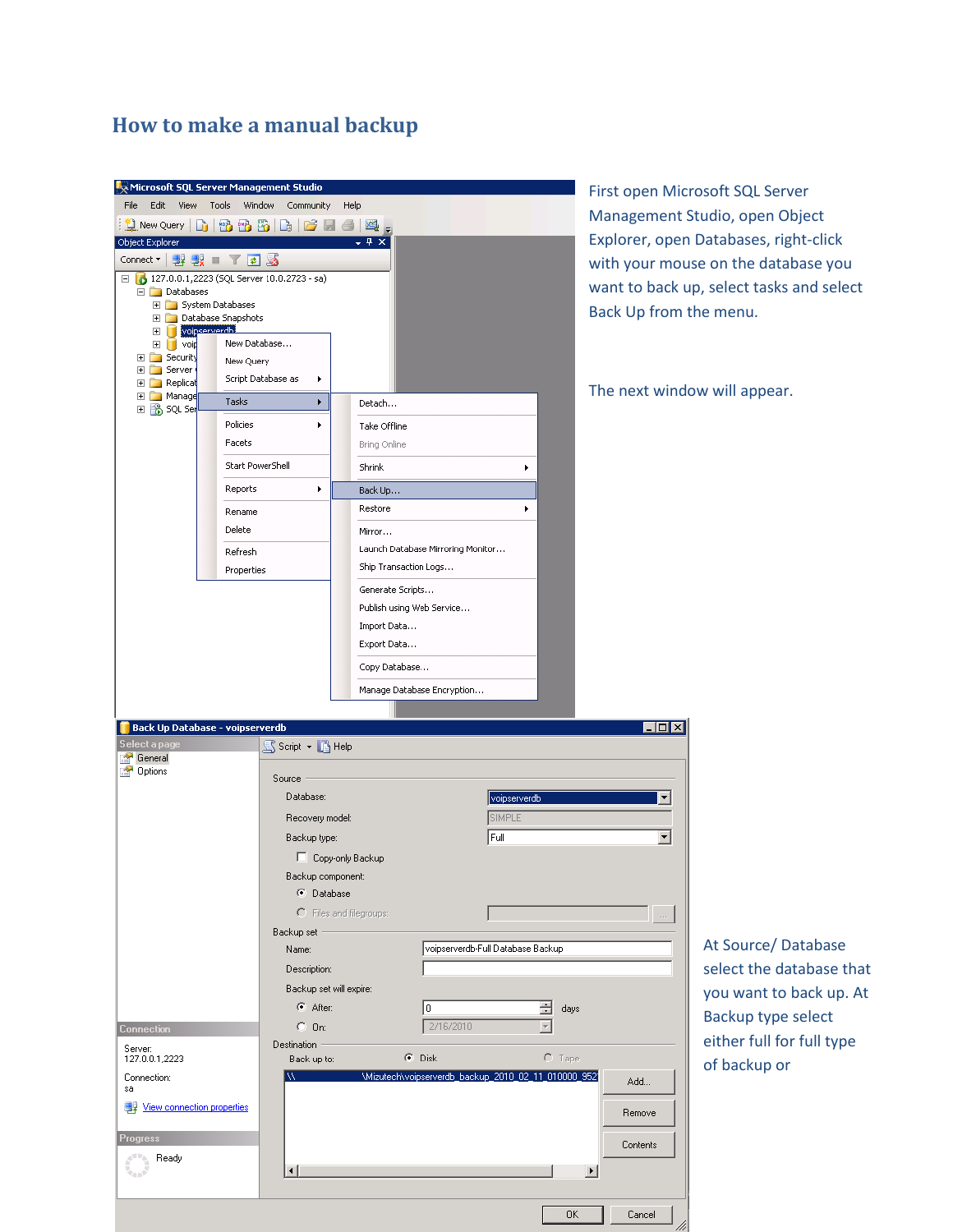differential, for differential backup.

At Destination click on the Add button, select the disk, and path to the file where you want to save the backup file. If this is on another server type \\ double-slash, followed by the IP address and path on the another machine.



#### **How to set up automated backup**

In the Object Explorer open Management, under Management right-click with your mouse on Maintenance Plans and select New Maintenance Plan. In the small window that appears give it a name.

Click Add Subplan, Introduce names, description, and set the schedule for the given Subplan, by clicking on the small calendar icon

/i/

Subplan Properties

|                              |                                                                                                                         | Name:        | Subplan_4                 |
|------------------------------|-------------------------------------------------------------------------------------------------------------------------|--------------|---------------------------|
|                              | $\blacksquare\square$<br>Job Schedule Properties - MaintenancePlan.Subplan_4                                            |              |                           |
| Name:                        | MaintenancePlan.Subplan_4<br>Jobs in Schedule                                                                           | Description: |                           |
| Schedule type:               | Recurring<br>$\blacktriangledown$<br>$\nabla$ Enabled                                                                   | Schedule:    | Not scheduled (On Demand) |
| One-time occurrence<br>Date: | 7:00:32 PM<br>$2/12/2010$ $\blacktriangleright$<br>Time:                                                                |              | 0K                        |
| Frequency                    |                                                                                                                         |              |                           |
| Occurs:                      | Weekly<br>$\overline{\phantom{a}}$                                                                                      |              | The Schedule settings     |
| Recurs every:                | ÷<br>week(s) on                                                                                                         |              | window looks like this:   |
|                              | $\Box$ Monday<br>$\Box$ Friday<br>$\Box$ Wednesday<br>$\Box$ Saturday                                                   |              |                           |
|                              | ⊽<br>Sunday<br>T Tuesday<br>$\Box$ Thursday                                                                             |              |                           |
| Daily frequency              |                                                                                                                         |              |                           |
| Occurs once at:<br>G.        | 12:00:00 AM<br>÷                                                                                                        |              |                           |
| C Occurs every:              | 12:00:00 AM<br>$\frac{1}{x}$ hour(s)<br>÷<br>Starting at:<br>$\overline{\phantom{a}}$<br>11:59:59 PM<br>÷<br>Ending at: |              |                           |
| Duration                     |                                                                                                                         |              |                           |
| Start date:                  | 2/12/2010<br>$C$ End date:<br>2/12/2010<br>$\vert \cdot \vert$<br>ाच                                                    |              |                           |
|                              | C No end date:                                                                                                          |              |                           |
| Summary                      |                                                                                                                         |              |                           |
| Description:                 | Occurs every week on Sunday at 12:00:00 AM. Schedule will be used starting on 2/12/2010.<br>$\frac{1}{\sqrt{2}}$        |              |                           |
|                              | Help.<br>OK.<br>Cancel                                                                                                  |              |                           |